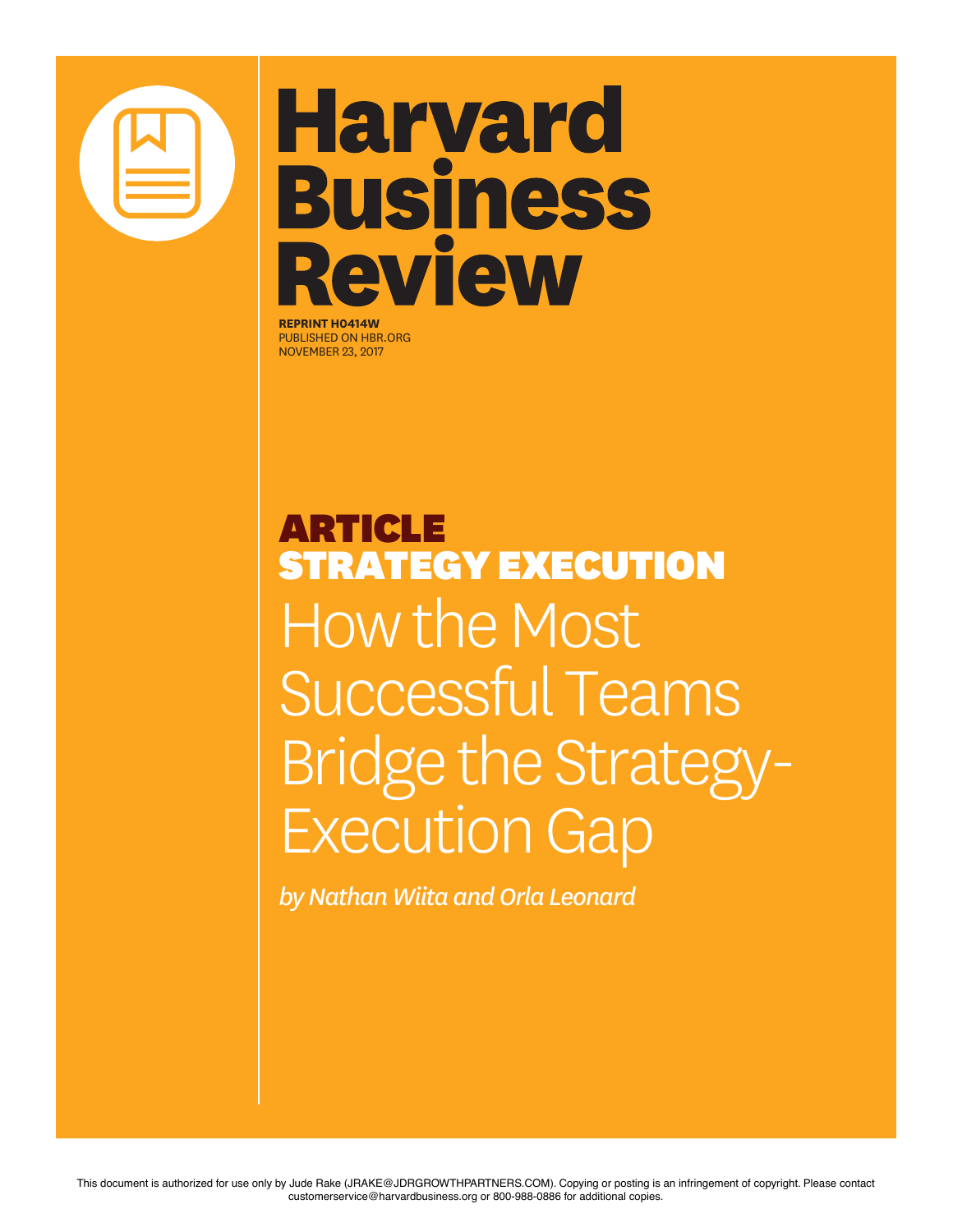

STRATEGY EXECUTION

## **How the Most Successful Teams Bridge the Strategy-Execution Gap**

by Nathan Wiita and Orla Leonard **NOVEMBER 23, 2017**



Hulton Archive/Getty Images

The strategy-to-execution gap is an enduring problem with no easy solution. As the Japanese proverb goes, "Vision without action is a daydream. Action without vision is a nightmare." In their seminal HBR piece, Paul Leinwand, Cesare Mainardi, and Art Kleiner outlined what senior leaders must do to close the strategy-to-execution gap. We built on this research by going beyond the lens of the

COPYRIGHT © 2017 HARVARD BUSINESS SCHOOL PUBLISHING CORPORATION. ALL RIGHTS RESERVED. 2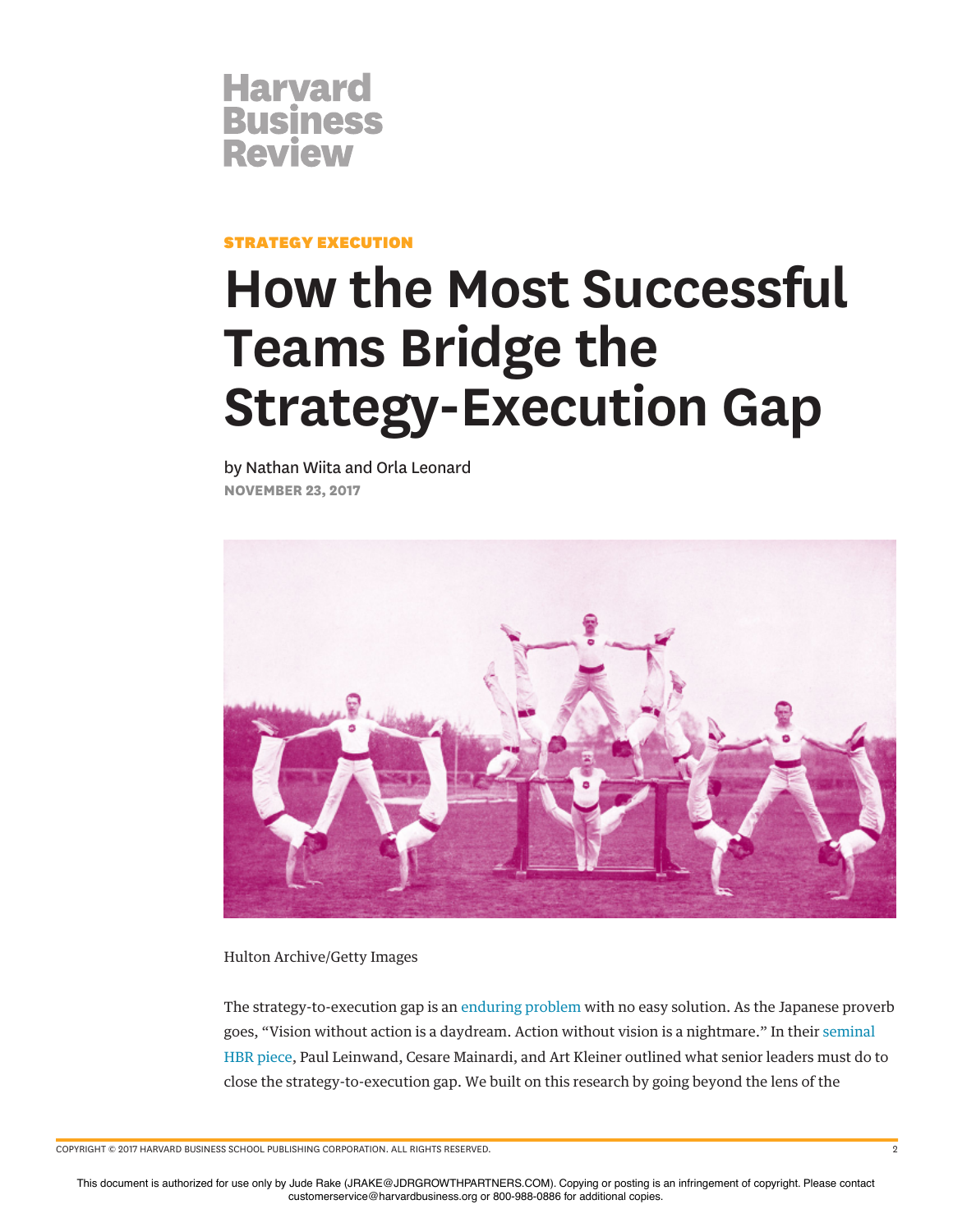individual leader to investigate how the most successful teams bridge the gap. We wanted to unpack the *how* by identifying what sets these teams apart in terms of how they spend their time and the critical behaviors they engage in. To do this, we examined how 49 enterprise leadership teams spend their time and also looked at their perceived efectiveness on critical behaviors of a senior team. They also responded to items that corresponded to the Leinwand et al. framework, as detailed below.

**Commit to an identity.** The frst tenet of their framework is that an organization must commit to an identity through a shared understanding of its value proposition and distinctive capabilities. In short, the organization must commit to focus on what it is good at and then go after it. We found the key diferentiators for high-performing teams to be that:

- They spend nearly 20% more time (compared to low-performing teams) defning strategy (i.e., translating a high-level vision into clear actionable goals).
- They spend 12% more time aligning the organization around that strategy through frequent internal communications and driving a consistent message downward into the organization.

Indeed, our experience with senior teams corroborates these data. That is, we've found that teams that excel in this arena are those that break strategy down into clear, practical deliverables and then cascade those deliverables downward through frequent messaging.

**Translate strategy into everyday processes and capabilities.** Our analysis of how senior teams spend their time shows that for this dimension:

- High-performing teams spend over 25% more time focusing the enterprise than their lowerperforming peers. That time is spent establishing fnancial and operational metrics, aligning goals with overarching strategy, allocating resources, and reviewing key metrics.
- High-performing teams spend 14% more time checking their progress against strategic goals by reviewing key metrics and shifting resources accordingly.

The most successful senior teams create a permeable membrane between the organization's mission and its day-to-day activities. They are also agile in course-correcting when the needs of the business change, and are more easily prepared to shift organizational resources to ensure that the strategy is executed.

**Concentrate on the unique cultural factors that fuel success**. Implicit in this assumption is resisting the temptation to drive traditional change programs based on addressing gaps or weaknesses. This is an area where the data present a more complex picture.

• High-performing teams spend 28% more time engaging the organization in ongoing dialogue about cultural enablers and barriers to execution. This includes forums for employees to voice concerns via surveys (e.g., employee engagement) and actual dialogue.

COPYRIGHT © 2017 HARVARD BUSINESS SCHOOL PUBLISHING CORPORATION. ALL RIGHTS RESERVED. 3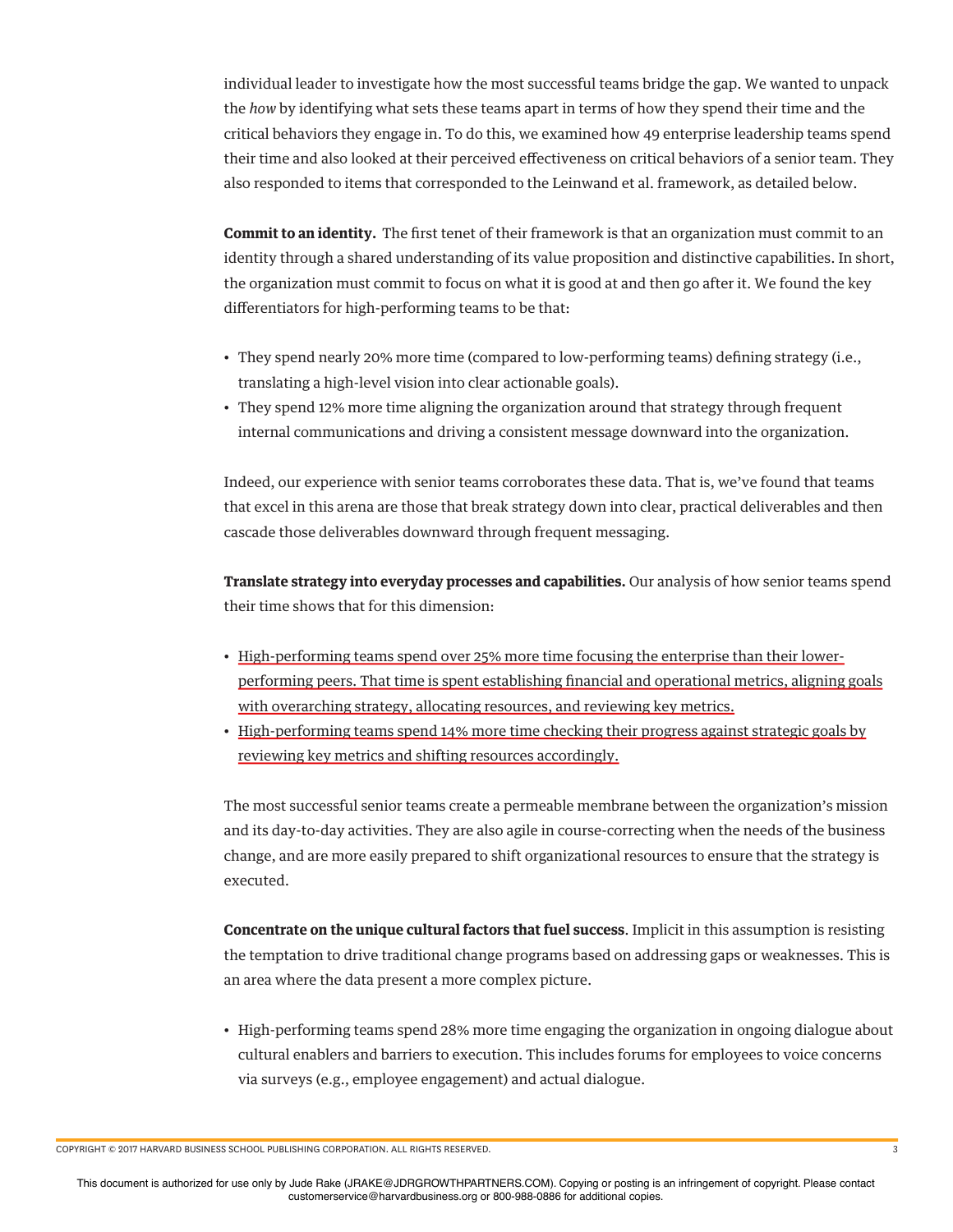• Those same teams invest almost one-third more time in optimizing talent capabilities by reviewing development plans, ensuring that succession plans are in place, and evaluating compensation plans to be competitive.

Our data suggest that the approach of leveraging cultural strengths is both commendable and efficient, but organizations that continue to monitor and challenge their cultural and leadership biases are those that have the edge. As others have pointed out, simply focusing on strengths is not enough.

The academic literature as well as our consulting experience suggest that the ability to prioritize is a key ingredient to an enterprise leadership team's success. This is no small task, given the constant and overwhelming demands on most teams. What do our data suggest about *how* teams go about this?

- High-performing teams, compared to lower-performing teams, spend 54% more time frst setting direction, crafting a vision that serves as a guiding light for decisions regarding resources.
- When it comes to execution, lower-performing teams spend an astounding 83% more time frefghting and dealing with issues at a tactical rather than strategic level.

Our high-performing teams in this dimension also rated themselves 36% more efective at prioritizing and sequencing initiatives than the lower-performing cohort. Our experience suggests that a critical piece in prioritization can be as simple as determining when the team comes together and what topics they discuss. Ensuring that the top team is sufficiently elevated and creating a consistent drumbeat around priorities will prevent distractions and cement the close link between strategy and execution.

**Shape the future**. High-performing teams successfully shape the future, rather than always being in a reactive mode in the present. How do they do it?

- They spend 25.3% more time infuencing high-level stakeholders by identifying their needs and managing their expectations.
- Unsurprisingly, though easier said than done, the high-performing teams spend 13.2% more time planning for the future by setting direction, creating a vision, and defning their strategy.
- Finally, they shape the future by responding to change in the present (20.7% more efectively than lower-performing teams), positioning the enterprise for future success. This is consistent with much of the existing literature around the importance of agility in high-performing teams.

How might you close the strategy-to-execution gap in your own company? We believe that being intentional about the best and highest use of the team's time is the key lever in getting results.

Where should you start? As we look across our fndings, teams that performed well across the strategy-to-execution dimensions did the following:

COPYRIGHT © 2017 HARVARD BUSINESS SCHOOL PUBLISHING CORPORATION. ALL RIGHTS RESERVED. 4